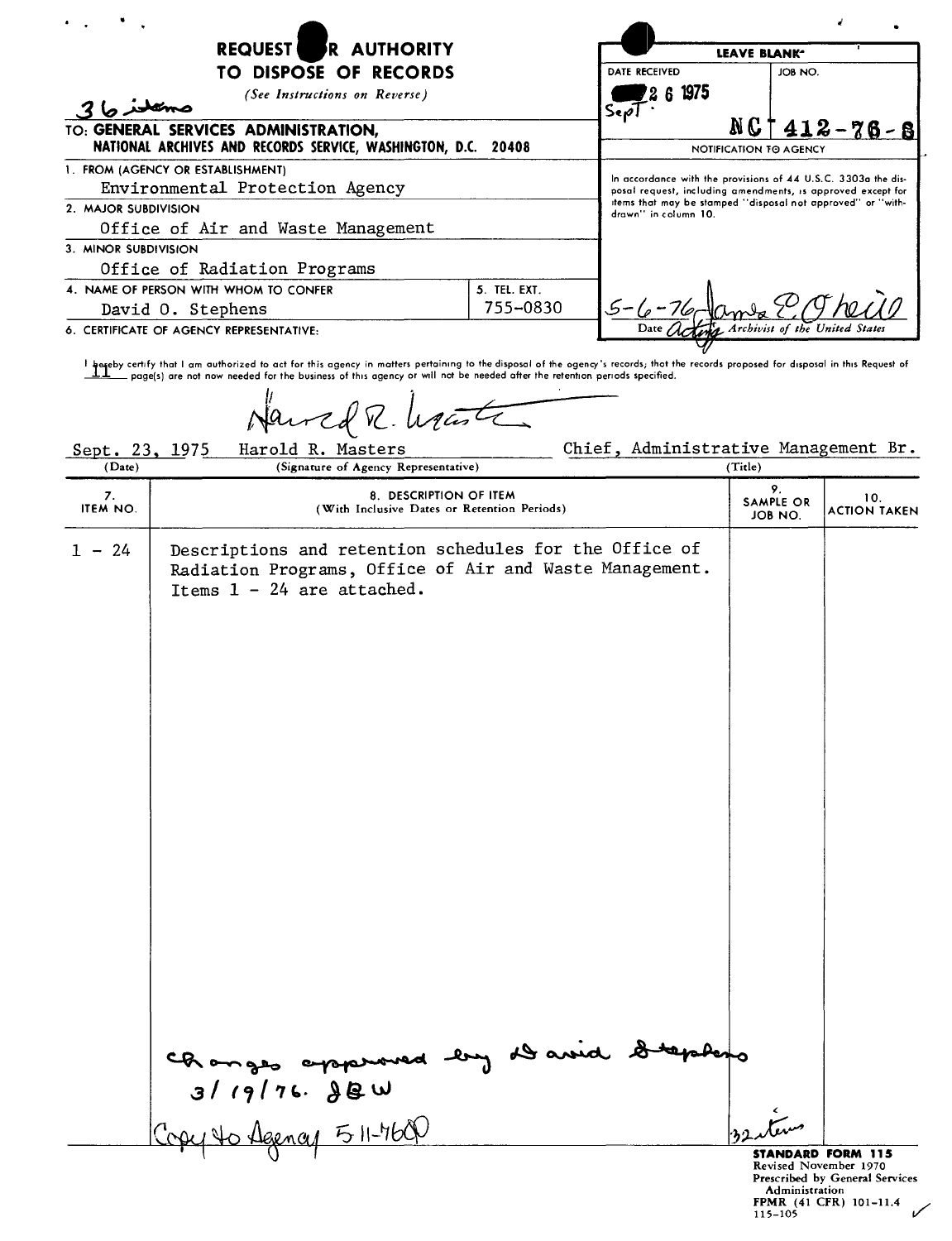APPENDIX B

RECORDS CONTROL SCHEDULES

**MANUAL**

RECORDS MANAGEMENT

## RADIATION PROGRAMS RECORDS

The records described below pertain to the radiation activities of the Agency, including development of radiation protection policies, standards, criteria, measurement and control of radiation exposure; research requirements for radiation programs; and technical assistance to States through EPA Regional Offices.

| Item | Name and Description<br>of Record/File                                                                                                                                                                                                                                                                                                                                                                                                                                                                                                                                                                                                                                                                                                                                                                                                        | Retention Period<br>and Disposition                                                                                                                                                                                                                                    |
|------|-----------------------------------------------------------------------------------------------------------------------------------------------------------------------------------------------------------------------------------------------------------------------------------------------------------------------------------------------------------------------------------------------------------------------------------------------------------------------------------------------------------------------------------------------------------------------------------------------------------------------------------------------------------------------------------------------------------------------------------------------------------------------------------------------------------------------------------------------|------------------------------------------------------------------------------------------------------------------------------------------------------------------------------------------------------------------------------------------------------------------------|
| 1.   | Regulations, Standards, and<br>Guidelines.<br>Contains infor-<br>mation relating to the develop-<br>ment and implementation of rules<br>for implementing radiation<br>legislation passed by Congress.<br>File also contains supporting<br>data for the development of<br>radiation rules promulgated by<br>the Atomic Energy Commission and<br>the Energy Research and Develop-<br>ment Agency. Significant fea-<br>ture of Uranium Fuel Cycle<br>Standard is data pertaining to<br>the conflict between EPA and<br>AEC-ERDA over definition of<br>areas of responsibility for<br>rule making. Records consist<br>of requests to develop work<br>group, minutes of work group<br>meetings, drafts of proposed<br>rules, comments on rule,<br>Federal Register tear sheets.<br>supporting literature, hearing<br>arrangements and transcripts. | Retention:<br>Permanent.<br>Disposition: Break file<br>upon publication of final<br>rule in Federal Register.<br>Keep in office for 1 year,<br>then transfer to the Federal<br>Records Center. Keep in<br>FRC for 20 years, then<br>offer to the National<br>Archives. |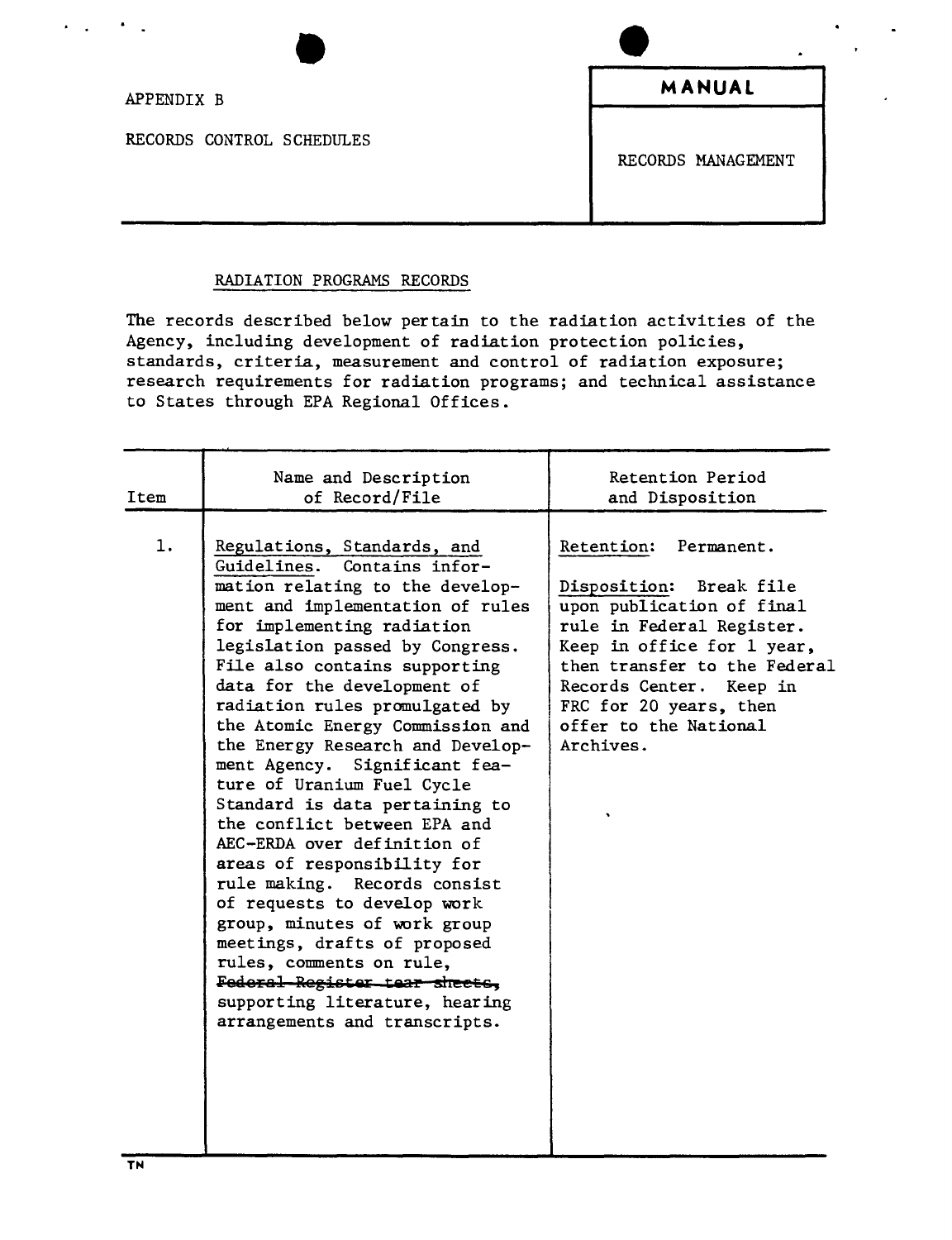MANUAL APPENDIX B. CONTROL SCHEDULES RECOR RECORDS MANAGEMENT Name and Description Retention Period Item of Record/File and Disposition α. Development  $2.$ a., Program Mensgement Files. Retention: Permanent. Contains data relating to all phases of radiation surveil-Disposition: Break file at end lance and control. Records of 2 years. Keep in office for consist of correspondence and 2 years, then transfer to the reports relative to policy, Federal Records Center. Keep strategy, program control, in FRC for 8 years, then offer research, intergovernmental and to MARS. industrial activity, litigation, regulation, legislation, radiation sources and applications, regional office activities, etc.  $\mathbf{b}$ b. Administrative and Management Retention: Retain 10 years. Files. Includes records used in administrative and program manage-Disposition: Break file at ment functions of the water supply end of 2 years. Keep in program. Records consist of office for 2 years, then reference materials, administratige transfer to the Federal reports and other related records. Records Center. Keep in FRC for 8 years, then destroy.  $3.$ Contracts and Grants Program Retention: Retain 7 years. File. Documentation relating to the formulation, award, Disposition: Break file control, and changes in conupon completion of contract tracts and grants for radiaor grant. Keep in office tion studies. Contract and for 1 year, then transfer to grant services primarily used the Federal Records Center. Keep in FRC for 6 years, to develop background data for then destroy when 7 years ald. the writing of a standard regulation, or guideline. Records consist of orders for services, procurement requests, justification statements, task orders, proposals, bid evaluations, award notices, contracts or agreements, progress reports, change notices, staff comments on contract activities, etc. Final Reports Resulting from Retention: Studies and Services by Contractors, Grantees, and Intera. Record or Haster Copy. Permanent. governmental Groups. Final reports submitted by con $b.$ tractors, grantees, and inter-Information Copies. determined by users !- needs. agency study groups.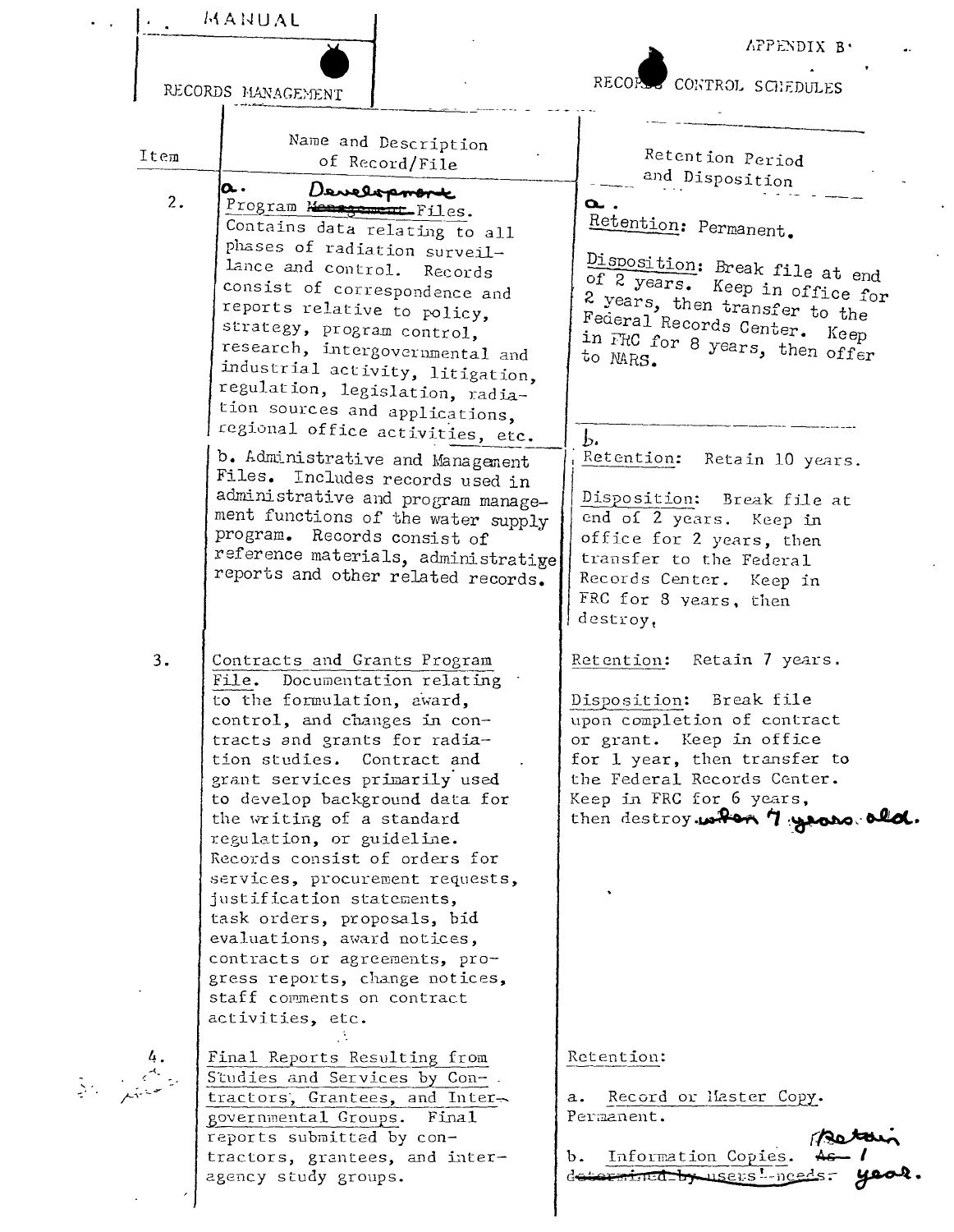| APPENDIX B |                                                                                                                                                                                                                                                                                                                                                                                                     |    | MANUAL                                                                                                                                                                                                                                                                                                                                                                                                                                                                |
|------------|-----------------------------------------------------------------------------------------------------------------------------------------------------------------------------------------------------------------------------------------------------------------------------------------------------------------------------------------------------------------------------------------------------|----|-----------------------------------------------------------------------------------------------------------------------------------------------------------------------------------------------------------------------------------------------------------------------------------------------------------------------------------------------------------------------------------------------------------------------------------------------------------------------|
|            | RECORDS CONTROL SCHEDULES                                                                                                                                                                                                                                                                                                                                                                           |    | RECORDS MANAGEMENT                                                                                                                                                                                                                                                                                                                                                                                                                                                    |
| Item       | Name and Description<br>of Record/File                                                                                                                                                                                                                                                                                                                                                              |    | Retention Period<br>and Disposition                                                                                                                                                                                                                                                                                                                                                                                                                                   |
| 5.         | KWIC (Key Word in Context)<br>Technical Data Retrieval File.<br>File consists of technical reports<br>(numerically filed) and a KWIC<br>Index book. Index book lists<br>key words and identification<br>numbers of the reports in                                                                                                                                                                   | b. | Disposition:<br>a. Record or Master Copy.<br>Break file upon completion<br>of contract or grant. Keep<br>in office for 1 year, then<br>transfer to the Federal<br>Records Center. Keep in<br>FRC for 20 years, then<br>offer to the National<br>Archives.<br>Information Copies.<br>Destroy when no longer used. 1800<br>old.<br>Retention: Retain 1 year.<br>Disposition: Break file<br>after termination of system.<br>Keep in office for 1 year,.<br>then destroy. |
| 6.         | which words appear.<br>System<br>formulated and used at the<br>Twinbook Research Laboratory -<br>1971.<br>Accident Project Area - Risk/<br>Benefit Files. Correspondence<br>and reports relative to existing<br>and potential accident situa-                                                                                                                                                       |    | Retention: Retain 12 years.<br>Disposition: Break file at<br>end of 4 years. Keep in                                                                                                                                                                                                                                                                                                                                                                                  |
|            | tions. Data covers a wide<br>range of risk/benefit studies<br>and nuclear incident and acci-<br>dent material. Covers such<br>areas as the effects of airborn<br>radioactivity on communities<br>near nuclear plants, minimizing<br>health risks for communities<br>downwind of incidents, radio-<br>active foods, thyroid blocking<br>prevention, thyroid cancer<br>inactivity following radiation |    | office for 2 years,<br>then transfer to the Federal<br>Records Center. Keep in<br>FRC for 10 years, then<br>destroy.                                                                                                                                                                                                                                                                                                                                                  |

 $\cdot$   $\cdot$ 

 $\ddot{\phantom{0}}$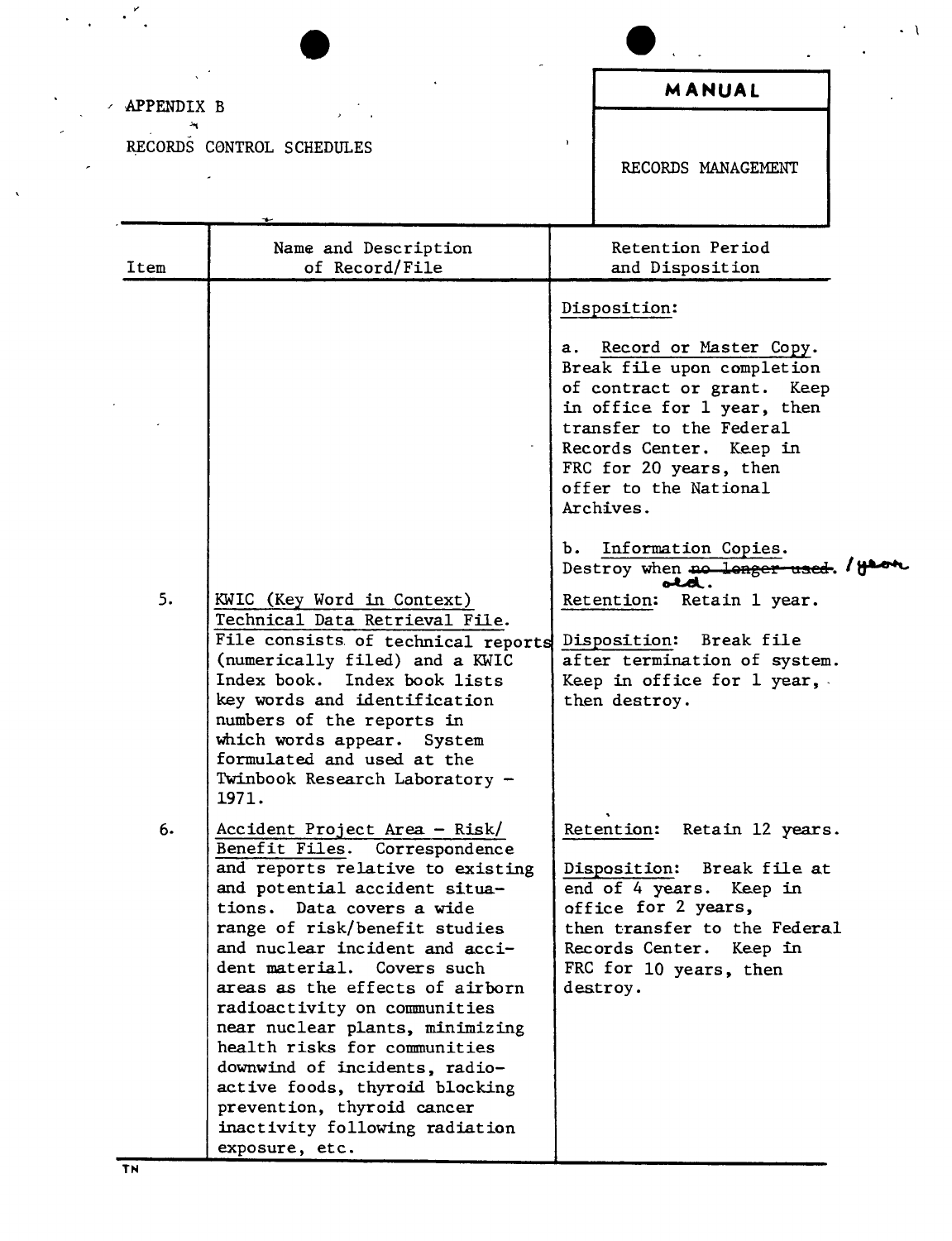|      | MANUAL                                                                                                                                                                                                                                                                                                                                                                                                                              |                                                                                                                                                                                                                                         |                                                                                                                                                                                                                                                                        |
|------|-------------------------------------------------------------------------------------------------------------------------------------------------------------------------------------------------------------------------------------------------------------------------------------------------------------------------------------------------------------------------------------------------------------------------------------|-----------------------------------------------------------------------------------------------------------------------------------------------------------------------------------------------------------------------------------------|------------------------------------------------------------------------------------------------------------------------------------------------------------------------------------------------------------------------------------------------------------------------|
|      | RECORDS MANAGEMENT                                                                                                                                                                                                                                                                                                                                                                                                                  |                                                                                                                                                                                                                                         | APPENDIX B<br>RECORDS CONTROL SCHEDULES                                                                                                                                                                                                                                |
|      |                                                                                                                                                                                                                                                                                                                                                                                                                                     |                                                                                                                                                                                                                                         |                                                                                                                                                                                                                                                                        |
| Item |                                                                                                                                                                                                                                                                                                                                                                                                                                     | Name and Description<br>of Record/File                                                                                                                                                                                                  | Retention Period<br>and Disposition                                                                                                                                                                                                                                    |
| 7.   | State Radiation and Nuclear<br>Regulation Files. Covers<br>contacts and activities re-<br>lative to the development of<br>radiation regulations by the<br>the states. Records consist<br>of model state regulations,<br>copies of state laws and<br>regulations, request from<br>states for assistance in<br>developing legislation and<br>effecting regulations, state<br>commissions and in state<br>agencies, state radiological | guidelines for hospital person-<br>nel, names of officials on state                                                                                                                                                                     | Retention: Retain 6 years.<br>Disposition: Break file at<br>end of 2 years. Keep in<br>office for 6 years, then<br>destroy.                                                                                                                                            |
| 8.   | response plans, etc.<br>Environmental Impact State-<br>environmental impact state-<br>ments submitted on nuclear<br>ships, etc.                                                                                                                                                                                                                                                                                                     | ment Review and Comment Files.<br>Covers the review and analysis<br>power plants, uranium processing,<br>plutonium fabricating, nuclear<br>waste disposal, nuclear powered                                                              | year<br>Retention: Permanent<br>Disposition: Break file<br>upon completion of review.<br>Keep in office for 2 years,<br>then transfer to the Federal<br>Records Center. Keep in<br>FRC for $24\frac{1}{2}$ ears, then<br>offer to the National olds towy.<br>Archives. |
| 9.   | Contains documentation re-<br>mental impact statements,<br>strategy papers, and inter-<br>for radiation standards and<br>analysts' workpapers, drafts<br>of conclusions, comments on<br>economic reviews and con-<br>clusions.                                                                                                                                                                                                      | Economic Analysis Project Files.<br>lated to the economic review<br>and analysis data in environ-<br>agency reports. Also contains<br>development of economic data<br>guidelines. Records consist of<br>review or development requests, | Retention:<br>Retain 7 years.<br>Disposition: Break file<br>upon completion of project.<br>Keep in office for 2 years,<br>then transfer to the Federal<br>Records Center. Keep in<br>FRC for 5 years, then<br>destroy.                                                 |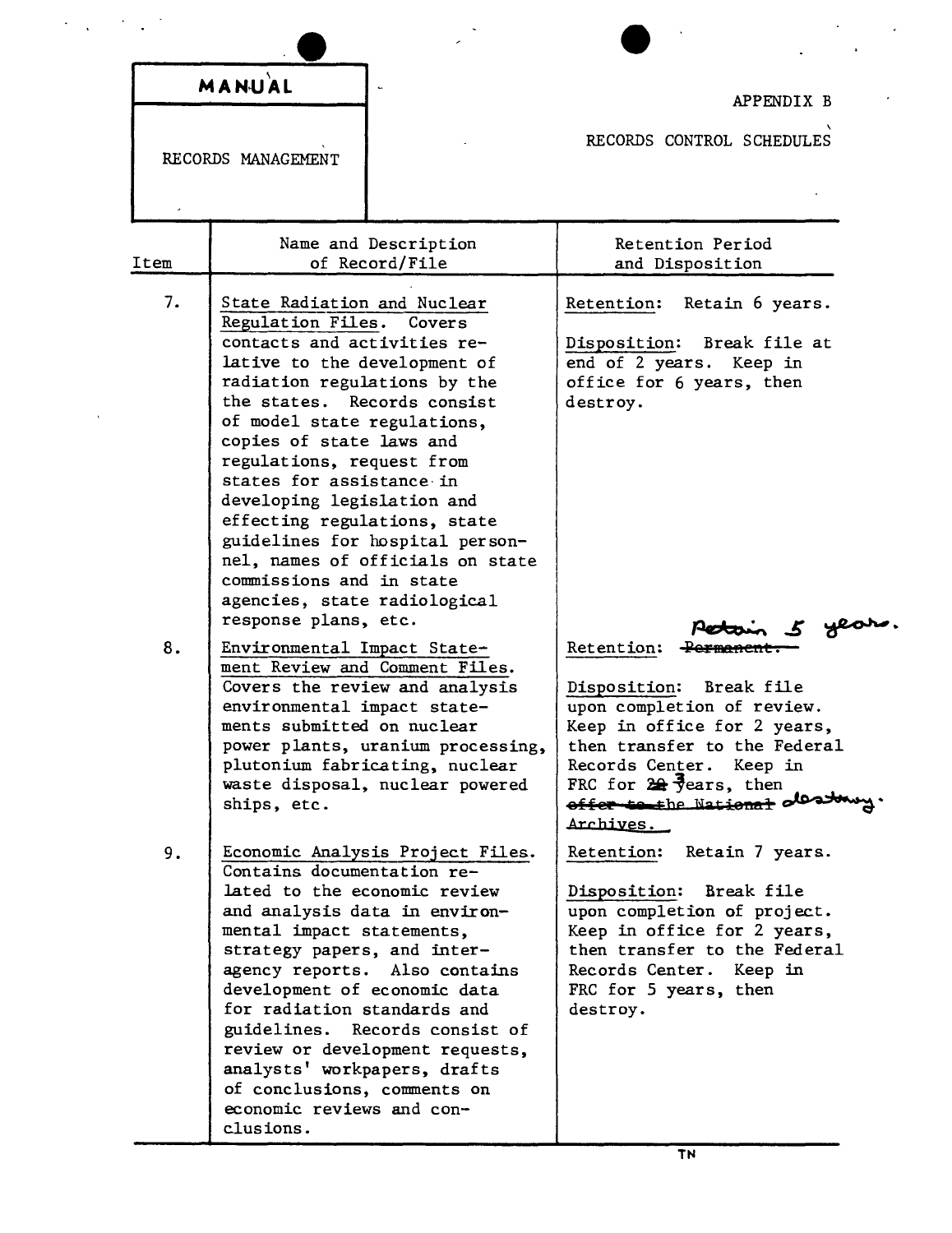| APPENDIX B |                                                                                                                                                                                                                                                                                                                                                                                                                                                                                                                                                                                                                                                                   |                   | MANUAL                                                                                                                                                                                                                         |
|------------|-------------------------------------------------------------------------------------------------------------------------------------------------------------------------------------------------------------------------------------------------------------------------------------------------------------------------------------------------------------------------------------------------------------------------------------------------------------------------------------------------------------------------------------------------------------------------------------------------------------------------------------------------------------------|-------------------|--------------------------------------------------------------------------------------------------------------------------------------------------------------------------------------------------------------------------------|
|            | RECORDS CONTROL SCHEDULES                                                                                                                                                                                                                                                                                                                                                                                                                                                                                                                                                                                                                                         |                   | RECORDS MANAGEMENT                                                                                                                                                                                                             |
| Item       | Name and Description<br>of Record/File                                                                                                                                                                                                                                                                                                                                                                                                                                                                                                                                                                                                                            |                   | Retention Period<br>and Disposition                                                                                                                                                                                            |
| 10.        | Professional Association Files.<br>Covers contacts and activities<br>with professional associations<br>and institutions. Records con-<br>sist of organization brochures.<br>newsletters, lists of members<br>and officers, meeting and con-<br>ference arrangements, minutes<br>and transcripts of meetings,<br>special reports and studies,<br>requests for information,<br>speeches, papers, etc.                                                                                                                                                                                                                                                               |                   | Retain 6 years.<br>Retention:<br>Disposition: Break file at<br>end of 4 years. Keep in<br>office for 6 years, then<br>destroy.                                                                                                 |
| 11.        | Nuclear Facility Files. Contains<br>data relating to the design, con-<br>struction, operation, mainte-<br>nance, and environmental effects<br>of nuclear power plants and fuel<br>processing and fabrication con-<br>tract facilities. Records pri-<br>marily consist of AEC and ERDA<br>Environmental Statements, Safety<br>Evaluation Reports, Licensing<br>Decisions, Technical Specifica-<br>tions, periodic plant operating<br>reports, and incident reports.<br>Other records include AEC and<br>ERDA investigation reports,<br>hearing reports, construction<br>permits, and EPA comments and<br>evaluations, suspension<br>notices, change requests, etc. |                   | Retention: Retain 6 years.<br>Disposition: Break file<br>upon termination of facility<br>operation. Keep in office<br>for 1 year, then transfer<br>to the Federal Records<br>Center. Keep in FRC for 5<br>years, then destroy. |
| 12.        | Nuclear Plant Safety Analysis<br>Reports (SAR's). Nuclear<br>plant construction and<br>process design reports received<br>from AEC and ERDA. Report<br>received in stages reflecting<br>AEC-ERDA review and approval.<br>Process starts with initial<br>Safety Analysis Report, Changes<br>to Report, and then Final Report.                                                                                                                                                                                                                                                                                                                                      | а.<br>copy.<br>c. | Retention:<br>Initial Report and<br>Changes. Retain until<br>receipt of final report.<br>b. Final Report. Retain<br>until receipt of microfilm<br>Microfilm Copy.<br>Retain<br>6 years.                                        |

 $\ddot{\phantom{0}}$ 

 $\overline{a}$ 

Ť.  $\hat{\boldsymbol{\cdot}$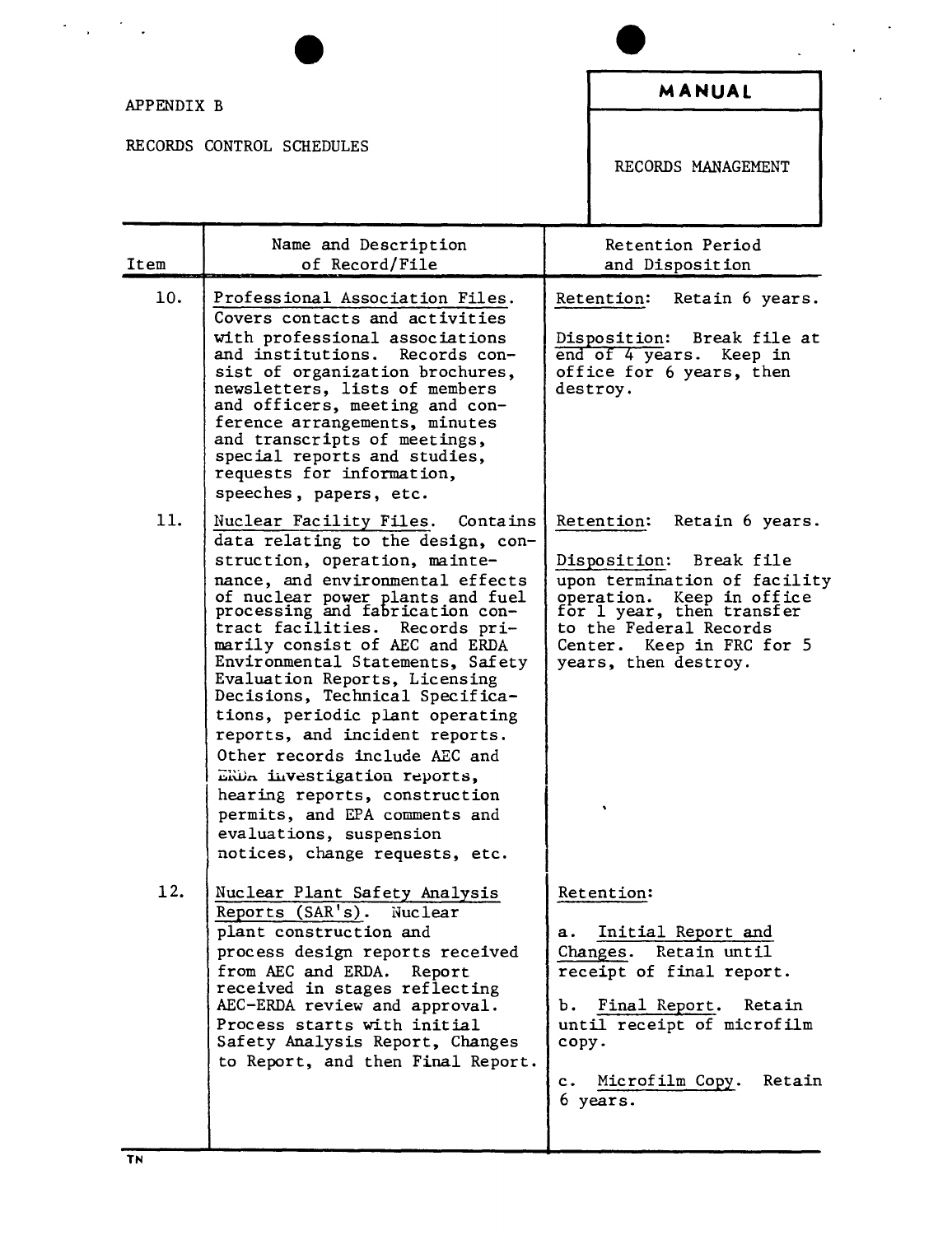|      | MANUAL<br>RECORDS MANAGEMENT                                                                                                                                                                                     | APPENDIX B<br>RECORDS CONTROL SCHEDULES                                                                                                                                                                                                                                                                                                                                                                                                                                                                                                                                                                                                        |
|------|------------------------------------------------------------------------------------------------------------------------------------------------------------------------------------------------------------------|------------------------------------------------------------------------------------------------------------------------------------------------------------------------------------------------------------------------------------------------------------------------------------------------------------------------------------------------------------------------------------------------------------------------------------------------------------------------------------------------------------------------------------------------------------------------------------------------------------------------------------------------|
| Item | Name and Description<br>of Record/File                                                                                                                                                                           | Retention Period<br>and Disposition                                                                                                                                                                                                                                                                                                                                                                                                                                                                                                                                                                                                            |
| 13.  | Nuclear Plant Environmental<br>Impact Statements (EIS).<br>EIS's<br>made by plant ownership and<br>design groups for submission<br>to Atomic Energy Commission<br>and Energy Research and<br>Development Agency. | Disposition:<br>Initial Report and<br>a.<br>Changes. Destroy upon<br>receipt of Final Report.<br>b. Final Report. Destroy<br>upon receipt of microfilm<br>copy.<br>c. Microfilm Copy. Break<br>file upon termination of<br>plant operation. Keep in<br>office for 6 years,<br>then destroy.<br>Retention:<br>Original Report.<br>Retain<br>а.<br>until receipt of microfilm<br>copy.<br>b. Microfilm Copy. Retain<br>6 years.<br>Disposition:<br>a. Original Report. Destroy<br>upon receipt of microfilm<br>copy.<br>b. Microfilm Copy. Break<br>file upon termiantion of<br>plant operation. Keep in<br>office for 6 years,<br>then destroy. |

l,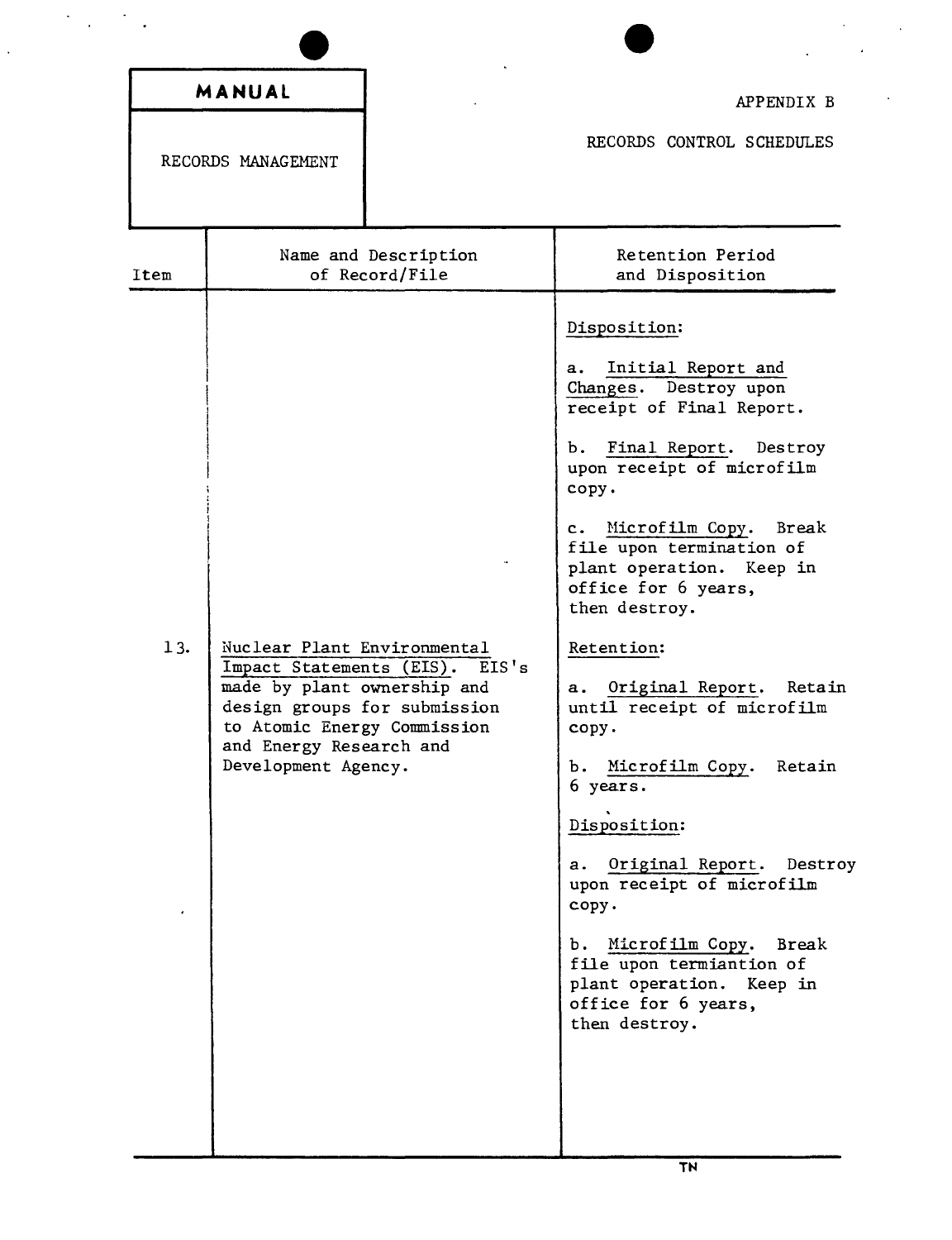$\label{eq:2} \frac{1}{\sqrt{2}}\left(\frac{1}{\sqrt{2}}\right)^{2} \left(\frac{1}{\sqrt{2}}\right)^{2} \left(\frac{1}{\sqrt{2}}\right)^{2}$ 

 $\overline{\phantom{a}}$ 

RECORDS CONTROL SCHEDULES

 $\mathcal{L}^{\text{max}}$ 

 $\ddot{\phantom{0}}$ 

 $\sim$ 

RECORDS MANAGEMENT

| Item | Name and Description<br>of Record/File                                                                                                                                                                                                                                                                                                                                                                                                                                                                                                                       | Retention Period<br>and Disposition                                                                                                                                                                                     |
|------|--------------------------------------------------------------------------------------------------------------------------------------------------------------------------------------------------------------------------------------------------------------------------------------------------------------------------------------------------------------------------------------------------------------------------------------------------------------------------------------------------------------------------------------------------------------|-------------------------------------------------------------------------------------------------------------------------------------------------------------------------------------------------------------------------|
| 14.  | Advanced Technology Problem<br>Area Projects File. Contains<br>data relating to nuclear fuel<br>processing, fabrication of<br>of uranium and plutonium,<br>generic field studies, waste<br>disposal, enrichment, trans-<br>portation, and other radiation<br>technology problem areas.<br>Records consist of problem<br>statements and work plans, anal-<br>ysis and calculation workpapers,<br>field investigation reports, re-<br>quests for proposals,<br>contracts, testimony before<br>state and federal legislative<br>bodies, technical reports, etc. | Retain 10 years.<br>Retention:<br>Disposition: Break file<br>upon completion of project.<br>Keep in office for 2<br>years, then transfer to the<br>Federal Records Center.<br>Keep in FRC for 8 years,<br>then destroy. |
| 15.  | State Radiological Emergency<br>Response Plans. Contains data<br>relative to state plans or<br>programs for responding to<br>radiological emergency<br>situations. Covers such areas<br>as minimizing exposure, organi-<br>zation of response teams,<br>decontamination and clean up,<br>incident reporting system,<br>instrumentation and equipment.                                                                                                                                                                                                        | Retention: Retain 1 year.<br>Disposition: Break file<br>upon the revision or<br>termination of state plan.<br>Keep in office for 1<br>year, then destroy.                                                               |
| 16.  | Emergency Planning Program File.<br>Covers EPA's program for the<br>recognition, handling, and<br>preventions of radiological<br>incidents.<br>Records consist of<br>accident and incident reports,<br>investigation reports, emer-<br>gency planning symposium<br>arrangements, model emergency<br>plans, newspaper clips, inter-<br>agency meetings and conference<br>minutes, scenarios for power<br>plant accident exercises, etc.                                                                                                                       | Retain 10 years.<br>Retention:<br>Break file at<br>Disposition:<br>end of 2 years. Keep in<br>office for 2 years,<br>then transfer to the<br>Federal Records Center.<br>Keep in FRC for 8 years,<br>then destroy.       |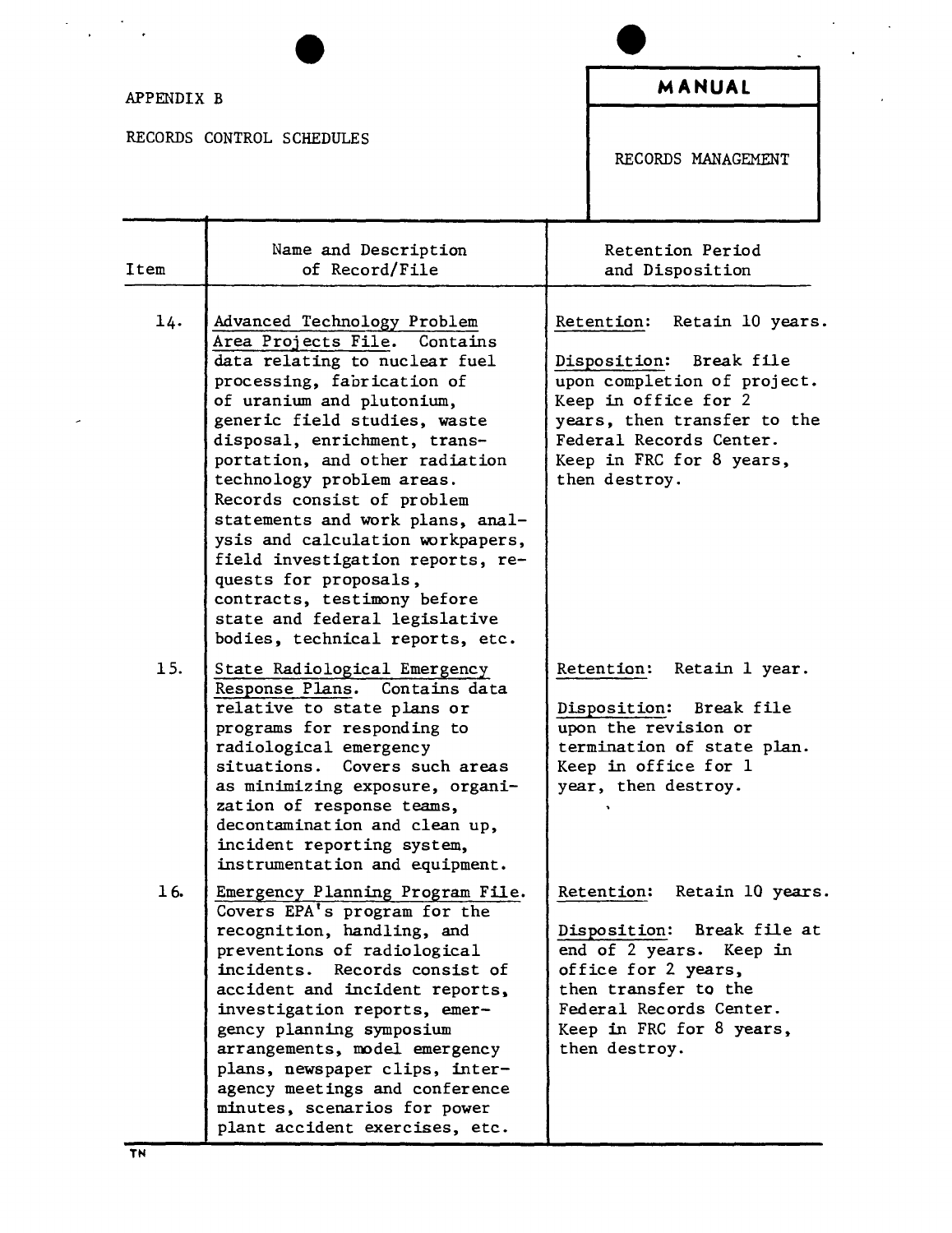| MANUAL |  |
|--------|--|

 $\epsilon$  $\sim$ 

 $\mathcal{L}_{\bullet}$ 

RECORDS MANAGEMENT

APPENDIX B

RECORDS CONTROL SCHEDULES

| Item | Name and Description<br>of Record/File                                                                                                                                                                                                                                                                                                                                                                                                                                                                                                                                                                                                                                                                                                                                                                                                        | Retention Period<br>and Disposition                                                                                                                                                                                                                                                                                                                             |
|------|-----------------------------------------------------------------------------------------------------------------------------------------------------------------------------------------------------------------------------------------------------------------------------------------------------------------------------------------------------------------------------------------------------------------------------------------------------------------------------------------------------------------------------------------------------------------------------------------------------------------------------------------------------------------------------------------------------------------------------------------------------------------------------------------------------------------------------------------------|-----------------------------------------------------------------------------------------------------------------------------------------------------------------------------------------------------------------------------------------------------------------------------------------------------------------------------------------------------------------|
| 17.  | Protective Action Planning<br>Manual - Work File.<br>Contains<br>data and supporting documen-<br>tation for the development<br>of the nuclear incident<br>protective planning manual.<br>Records consist of technical<br>articles and reports, task<br>force organization, work plans<br>and reports, section drafts,<br>comments, program reports, etc.                                                                                                                                                                                                                                                                                                                                                                                                                                                                                      | Retention: Retain 1 year.<br>Disposition: Break file<br>upon completion of manual.<br>Keep in office for 1<br>year, then destroy.                                                                                                                                                                                                                               |
| 18.  | Radiological Surveillance and<br>Monitoring Files. File divided<br>into seven major segments with<br>record contents as follows:<br>DACO (Data Collection).<br>а.<br>Radiograph activity in surface<br>and ground water reports, radio-<br>logical surveillance on milk-<br>water-air reports, Nevada test<br>site monitoring report, surveil-<br>lance report on NS Savannah.<br>$1959 - 1971$ procent<br>Nuclear Power Facilities.<br>Ъ.<br>Quarterly air and water sample<br>reports, surveys of hydrography-<br>sediments - $etc.,$ air and water<br>data collections, semi-annual<br>surveillance reports, corre-<br>spondence regarding plant<br>designs and operations. $1970-1972$ .<br>Alaska - Whole Body Counting.<br>$c_{\bullet}$<br>Reports of radioactivity in<br>Caribou and reindeer samples,<br>reports of radioactivity in | Retention: Retain 6 years.<br>Disposition: Review file every<br>2 years. Bring forward ongoing<br>reference materials and destroy<br>outdated or superceded ones.<br>Break file upon completion or<br>termination of surveillance<br>project or program. Keep in<br>office for 1 year, then trans-<br>fer to the FRC. Keep in FRC<br>for 5 years, then destroy. |
|      | Eskimos, report on air-water-<br>milk-and food samples. 1966-1968-                                                                                                                                                                                                                                                                                                                                                                                                                                                                                                                                                                                                                                                                                                                                                                            |                                                                                                                                                                                                                                                                                                                                                                 |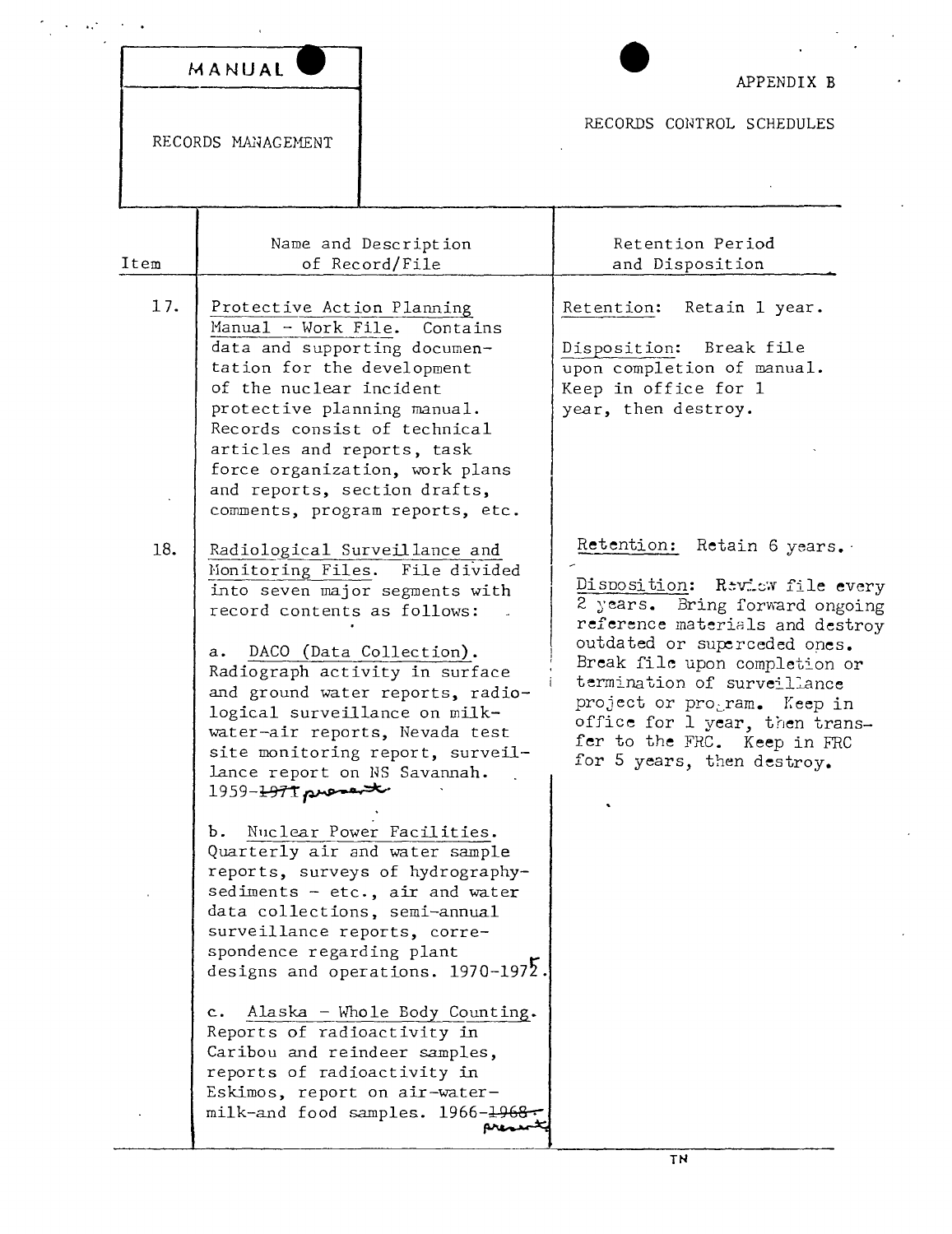## APPENDIX B

 $\ddot{\phantom{0}}$ 

 $\mathcal{A}=\frac{1}{2} \mathcal{A}^2$  .

 $\ddot{\phantom{1}}$ 

RECORDS CONTROL SCHEDULES'

 $\ddot{\phantom{a}}$ 

 $\overline{a}$ 

RECORDS MANAGEMENT

| Item | Name and Description<br>of Record/File                                                                                                                                                                                                                                                                                                                                                 | Retention Period<br>and Disposition                                                                                                                                                                         |
|------|----------------------------------------------------------------------------------------------------------------------------------------------------------------------------------------------------------------------------------------------------------------------------------------------------------------------------------------------------------------------------------------|-------------------------------------------------------------------------------------------------------------------------------------------------------------------------------------------------------------|
|      | d.<br>Pan American Health Organi-<br>zation. Monitoring reports of<br>gross beta radioactive in air<br>and milk, milk and air sampling<br>program, statement of equipment<br>requirements. 1962-1972.<br>Pasteurized Milk Network.<br>e.<br>Reports of radio nuclides con-<br>centrations in pasteurized milk,<br>history of milk sampling,<br>surveys of milk stations.<br>1964-1969. |                                                                                                                                                                                                             |
|      | Institutional Total Diet<br>f.<br>Network. Reports of measure-<br>ment of radio nuclides in total<br>diet of selected population in<br>group, reports on food and<br>milk samples, shipping papers<br>for samples, basic fact sheets.<br>1965-1970                                                                                                                                     |                                                                                                                                                                                                             |
|      | g. Quality Control. To assure<br>quality of analytical procedures<br>used by labs. Interlab cross<br>check reports, trip reports,<br>special project analysis reports.<br>1968-1972.                                                                                                                                                                                                   |                                                                                                                                                                                                             |
| 19.  | Surveillance Guide and Develop-<br>ment File. Development of and<br>comments on Environmental<br>Radioactivity Surveillance<br>Guide. Records consist of<br>work plan, preliminary and final<br>drafts, intra and interagency<br>comments, background data, etc.                                                                                                                       | Retention:<br>Record or Master Copy.<br>а.<br>Permanent.<br>Information Copies. ***<br>ъ.<br>$determined$ by users $l$ needs. $R$ e $\top$<br>s year.<br>Development File.<br>$c_{\star}$<br>Retain 1 year. |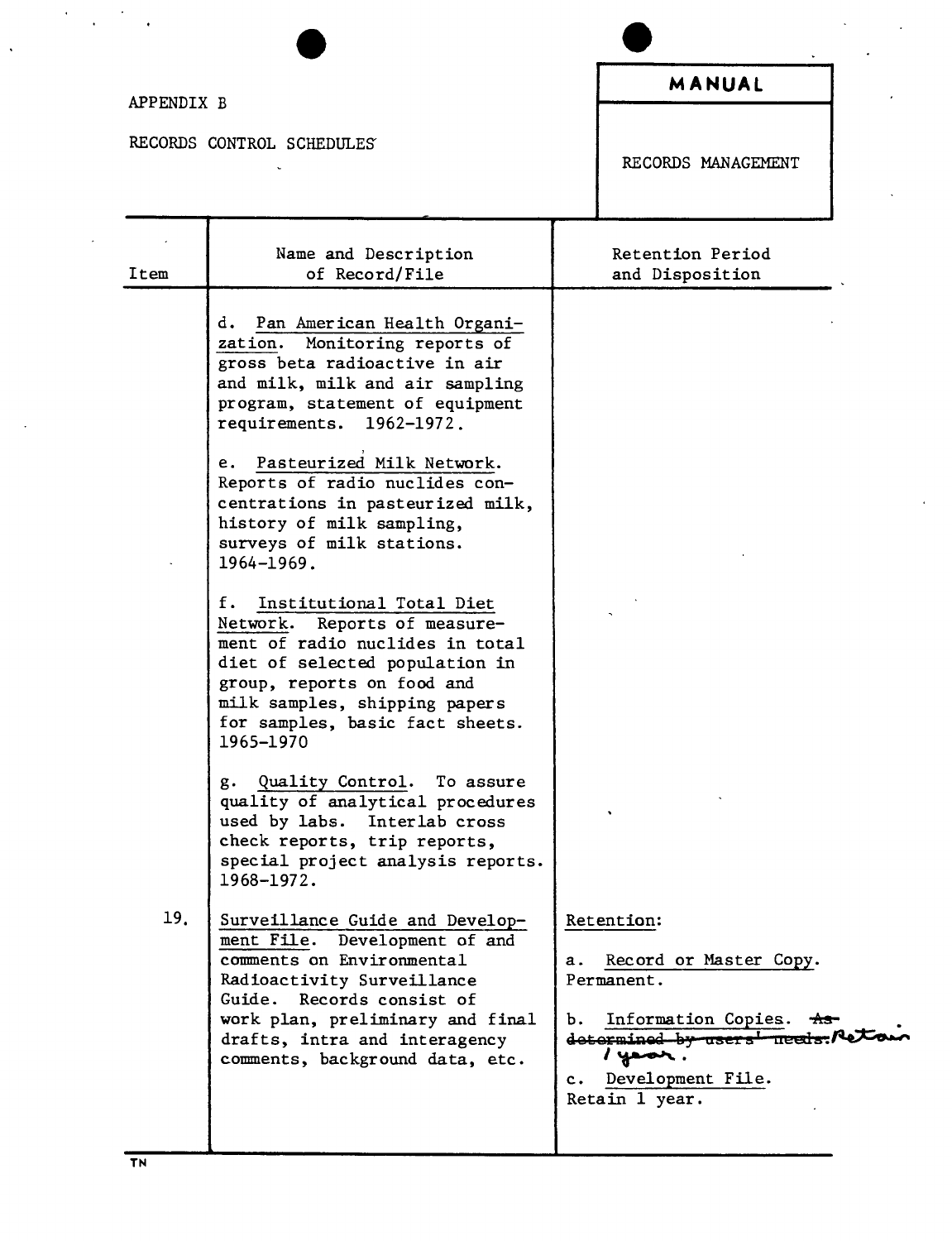| RECORDS CONTROL SCHEDULES<br>- RECORDS MANAGEMENT<br>Name and Déscription<br>Retention Period<br>of Record/File<br>and Disposition<br>Disposition:<br>Record or Master Copy.<br>а.<br>Break file upon completion<br>of Guide. Keep in office<br>for 1 year, then transfer<br>to the Federal Records<br>Center. Keep in FRC for 20<br>years, then offer to the<br>National Archives.<br>Information Copies.<br>Ъ.<br>Destroy when no tonger used/y<br>c. Development File.<br>Break file upon completion<br>of Guide. Keep in office<br>for 1 year, then destroy.<br>20.<br>Work Maps. Geological Survey<br>Retention:<br>Retain 1 year.<br>maps used to show locations of<br>nuclear plants, monitoring<br>Disposition:<br>Break file<br>upon completion or termina-<br>stations, test sites, etc.<br>tion of map. Keep in office<br>for 1 year, then destroy.<br>21.<br>"Radiation Data and Reports".<br>Retention:<br>Official publication. Presents<br>an analysis and interpretation<br>a. Record or Master Copy.<br>of data on environmental<br>Permanent.<br>radiation levels. Also con-<br>b. Distribution Supply<br>tains reports of individual<br>Retain 3 years.<br>investigation of scientists in<br>Copies.<br>the field, and reports by<br>Radiation Programs, other<br>Information Copies. Ao-<br>$c \cdot$<br>determined by users needs.<br>government agencies, and univer- | MANUAL | APPENDIX B      |
|---------------------------------------------------------------------------------------------------------------------------------------------------------------------------------------------------------------------------------------------------------------------------------------------------------------------------------------------------------------------------------------------------------------------------------------------------------------------------------------------------------------------------------------------------------------------------------------------------------------------------------------------------------------------------------------------------------------------------------------------------------------------------------------------------------------------------------------------------------------------------------------------------------------------------------------------------------------------------------------------------------------------------------------------------------------------------------------------------------------------------------------------------------------------------------------------------------------------------------------------------------------------------------------------------------------------------------------------------------------------------------------------|--------|-----------------|
| Item                                                                                                                                                                                                                                                                                                                                                                                                                                                                                                                                                                                                                                                                                                                                                                                                                                                                                                                                                                                                                                                                                                                                                                                                                                                                                                                                                                                        |        |                 |
|                                                                                                                                                                                                                                                                                                                                                                                                                                                                                                                                                                                                                                                                                                                                                                                                                                                                                                                                                                                                                                                                                                                                                                                                                                                                                                                                                                                             |        |                 |
|                                                                                                                                                                                                                                                                                                                                                                                                                                                                                                                                                                                                                                                                                                                                                                                                                                                                                                                                                                                                                                                                                                                                                                                                                                                                                                                                                                                             |        |                 |
| sities. Issued monthly from                                                                                                                                                                                                                                                                                                                                                                                                                                                                                                                                                                                                                                                                                                                                                                                                                                                                                                                                                                                                                                                                                                                                                                                                                                                                                                                                                                 |        | Acterin I your. |